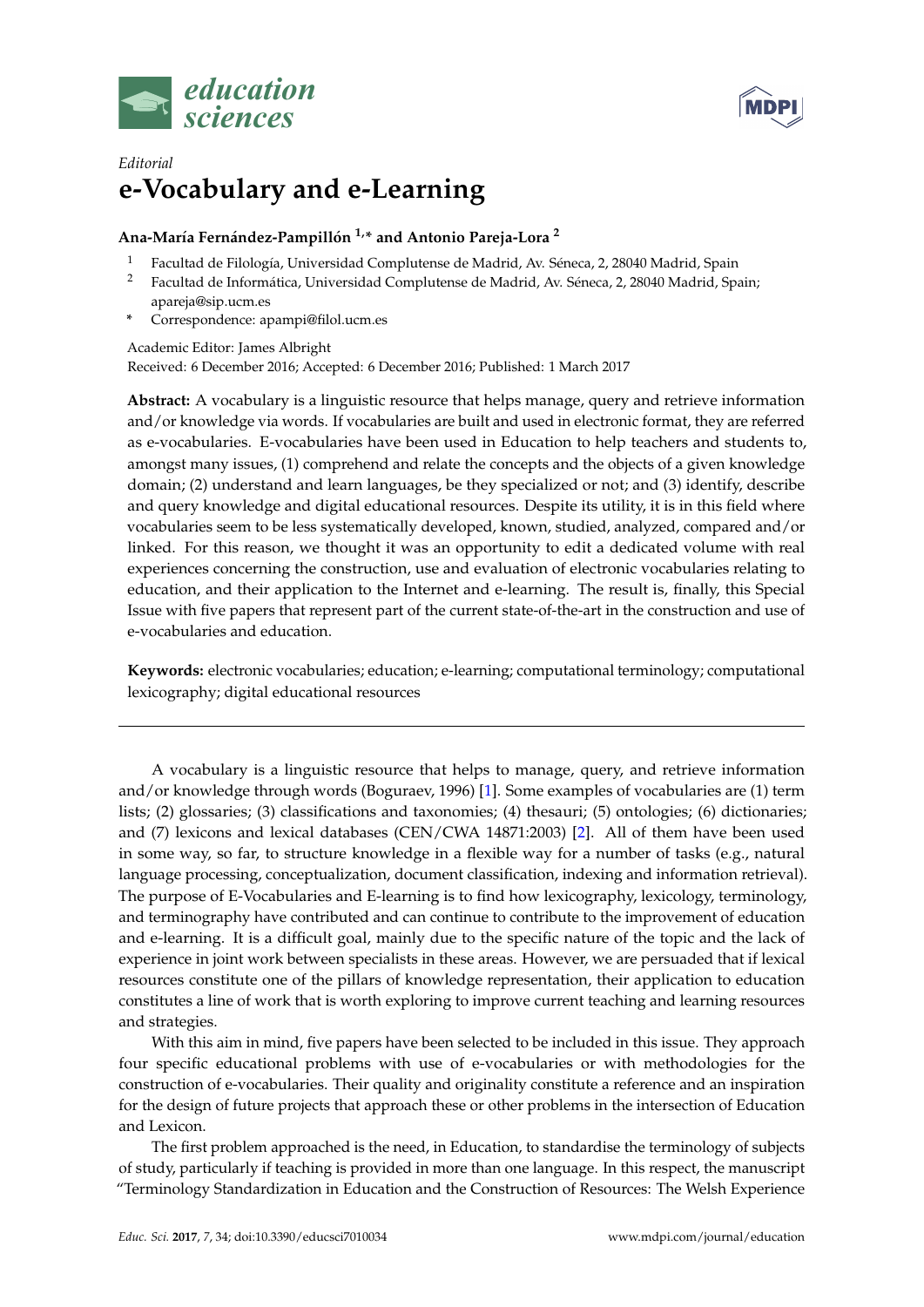by Tegau Andrews and Gruffudd Prys" constitutes a seminal work [\[3\]](#page-2-2). It describes in detail the creation of two standard bilingual Welsh-English terminological dictionaries, available online and offline for use in non-university education (at all levels, from primary to secondary education) as well as in university education. Both dictionary projects were carefully planned from the theoretical point of view (on the basis of ISO—International Organization for Standardization standards) as well as from the practical point of view, through the use of a platform that centralised and supported the selection of resources, terms, creation of entries, edition, and publication of the dictionaries, as well as the communication between geographically scattered participants in the projects. This paper is actually a reference that must be taken into account for (i) any lexicographical, lexicological, or terminological project, and (ii) any educational project involving teaching in several official languages if the terminological standardisation that ensures that all students will have the same competences in the languages used is not available.

The second problem, approached by two papers in this Special Issue, is how to improve language teaching, particularly as regards motivation and comprehension. The hypothesis put forward in both papers is that if students have a dictionary where lexical information is arranged under cognitive premises, following as closely as possible our brain knowledge representation system, the dictionary will not only help students to learn the lexicon of a language but will also help them to understand the way in which that language works. The first manuscript, "A Latin Functionalist Dictionary as a Self-Learning Language Device: Previous Experiences to Digitalization" [\[4\]](#page-2-3) proposes using a representation system based on the linguistic principles of S.C. Dik's Functionalist Grammar as well as on an innovative learning strategy to understand and create sentences as if they were jigsaws led by the core pieces, namely the verbs. In this regard, the dictionary is understood as a warehouse for the jigsaw pieces with which students build sentences, matching verb valences and their arguments. To find the effectiveness of this proposal, a real experiment was carried out on teenage first-year Latin students, and the results are really promising. The second manuscript, "DICONALE: A Novel German-Spanish Onomasiological Lexicographical Model Involving Paradigmatic and Syntagmatic Information" [\[5\]](#page-2-4), proposed a different onomasiological structure in order to facilitate a more traditional learning strategy based on contrastive analysis. It arranges lexical information along two basic axes: the paradigmatic and the syntagmatic axes. Its goal is to provide advanced students in a second language (in this case Spanish or German) with a full conceptual view of the lexicon that is useful for production processes in that language. It is an unfinished project given that the online electronic version of the dictionary is still being built as this Special Issue is going to the print. However, due to their fullness, its theoretical approach and lexicographic design should be taken into account in new research projects.

The third problem approached in this issue pertains to the ambiguity of e-learning terms that have empirically arisen within a very short time. This lack of precision generates a certain degree of confusion among specialists, who are often forced to define or clarify the meaning of these terms in their scientific publications, and it also generates difficulties in use and comprehension among e-learning non-specialists. In the manuscript "Putting Order into Our Universe: The Concept of Blended Learning—A Methodology within the Concept-based Terminology Framework" [\[6\]](#page-2-5) a methodology is put forward to solve this problem by applying it to a basic term, blended-learning, within the context of Portuguese. It shows how lexicography can contribute to establishing the speciality language in young fields of knowledge under development, such as e-learning, thus facilitating scientific and popular science communication with no ambiguities or inaccuracies.

The fourth problem addressed in this Special Issue is about how to classify intuitively digital educational resources stored in big digital repositories so that the user—teachers or students—can find quickly and easily the resources that best fit their necessities. The paper entitled "The role of e-vocabularies in the description and retrieval of digital educational resources" [\[7\]](#page-2-6) aims to provide an overview of how e-vocabularies are used to index, describe, classify and retrieve digital educational resources. The article describes what vocabularies are, how they are used, how they work, and what